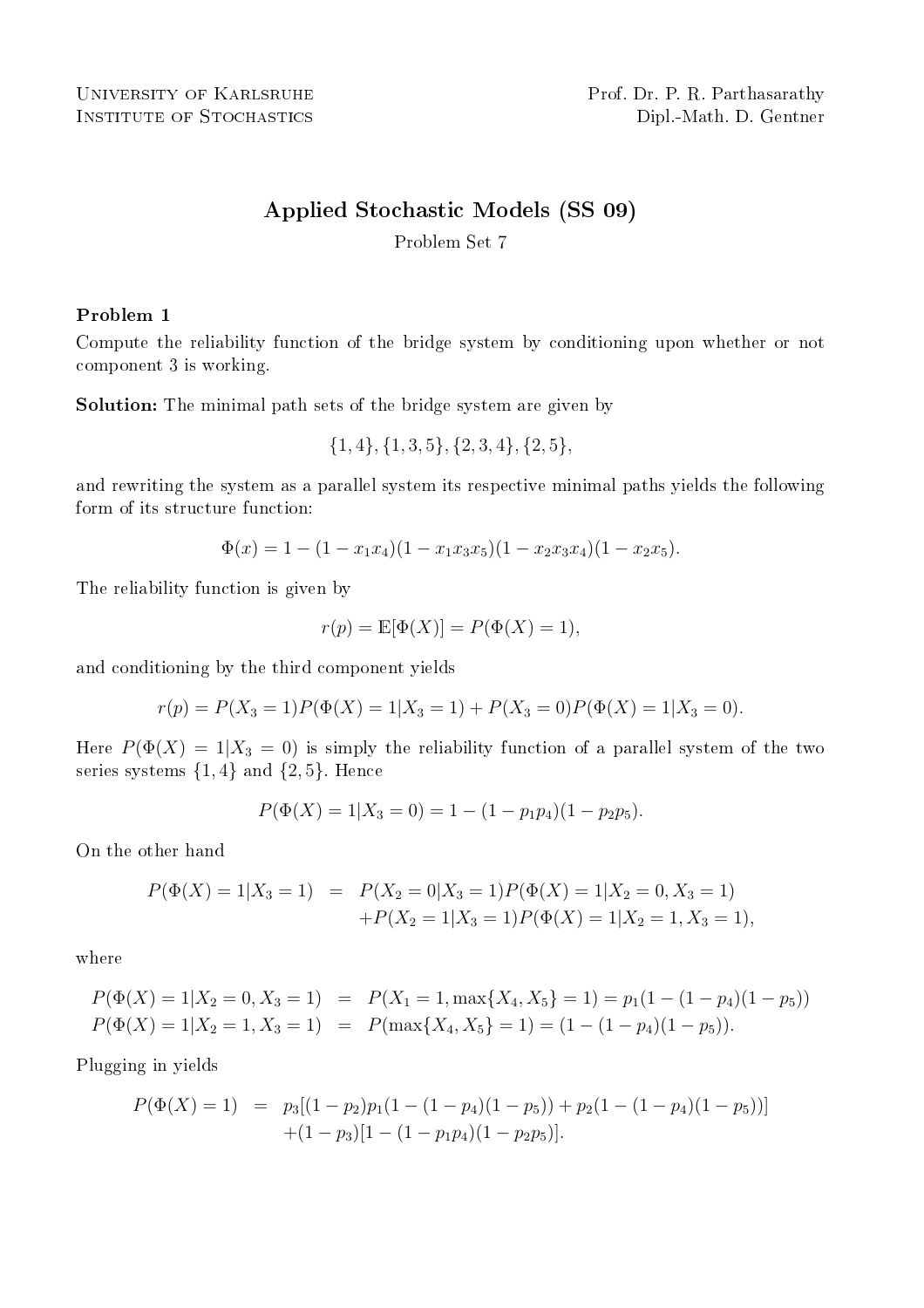#### Problem 2

Compute the upper and lower bounds from class for the reliability function for the two-outof-three system and two-out-of-four system. Compare these bounds with the exact reliability when

$$
p_i \equiv 0.8, p_i \equiv 0.5 \text{ and } p_i \equiv 0.2.
$$

**Solution:** If  $A_1, ..., A_s$  are all minimal path sets and  $C_1, ..., C_k$  are all minimal cut sets of a system, then

$$
l(p) := \prod_{i=1}^{k} \left[ 1 - \prod_{j \in C_i} (1 - p_j) \right] \le r(p) \le 1 - \prod_{i=1}^{s} \left( 1 - \prod_{j \in A_i} p_j \right) =: u(p).
$$

In a 2-out-of-3-system the minimal path sets are  $\{1,2\}, \{1,3\}, \{2,3\}$ , while the minimal cut sets are (also)  $\{1, 2\}, \{1, 3\}, \{2, 3\}.$  Writing  $q_i := 1 - p_i$  this yields the following estimates:

$$
(1 - q_1 q_2)(1 - q_1 q_3)(1 - q_2 q_3) \le r(p) \le 1 - (1 - p_1 p_2)(1 - p_1 p_3)(1 - p_2 p_3).
$$

If  $p_i \equiv p$ , then  $q_i \equiv q$ , and the above estimates simplify to

$$
(1 - q^2)^3 \le r(p) \le 1 - (1 - p^2)^3.
$$

The exact reliability function of a 2-out-of-3-system on the other hand is given by

$$
r(p) = \sum_{i=2}^{3} {3 \choose i} p^{i} q^{3-i} = 3p^2q + p^3.
$$

This yields the following table:

| $\boldsymbol{v}$ | l(p)  | r(p)  | u(p)  |
|------------------|-------|-------|-------|
| 0.2              | 0.047 | 0.104 | 0.115 |
| 0.5              | 0.422 | 0.500 | 0.578 |
| 0.8              | 0.885 | 0.896 | 0.953 |

Here is a picture:



Similarly in a 2-out-of-4-system the minimal path sets are  $\{1, 2\}$ ,  $\{1, 3\}$ ,  $\{1, 4\}$ ,  $\{2, 3\}$ ,  $\{2, 4\}$ ,  $\{3, 4\}$ , while the minimal cut sets are  $\{1, 2, 3\}$ ,  $\{1, 2, 4\}$ ,  $\{1, 3, 4\}$ ,  $\{2, 3, 4\}$ . This yields

$$
(1 - q_1 q_2 q_3)(1 - q_1 q_2 q_4)(1 - q_1 q_3 q_4)(1 - q_2 q_3 q_4) \le r(p)
$$
  
 
$$
\le 1 - (1 - p_1 p_2)(1 - p_1 p_3)(1 - p_1 p_4)(1 - p_2 p_3)(1 - p_2 p_4)(1 - p_3 p_4).
$$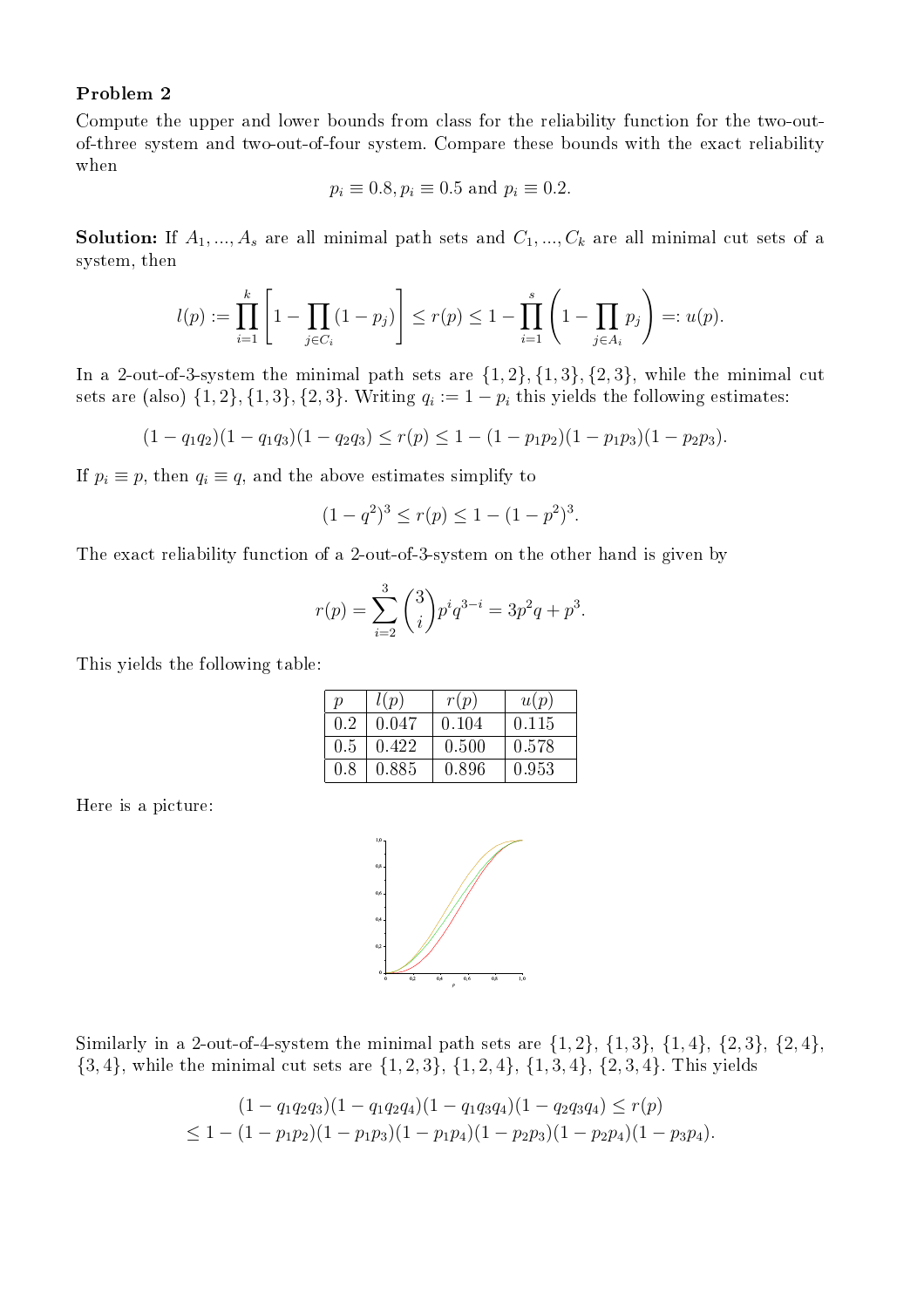If  $p_i \equiv p$ , then  $q_i \equiv q$ , and the above estimates simplify to

$$
(1 - q^3)^4 \le r(p) \le 1 - (1 - p^2)^6.
$$

The exact reliability function of a 2-out-of-4-system on the other hand is given by

$$
r(p) = \sum_{i=2}^{4} {4 \choose i} p^i q^{4-i} = 6p^2q^2 + 4p^3q + p^4.
$$

This yields the following table:

| $\boldsymbol{p}$ | l(p)  | r(p)  | u(p)  |
|------------------|-------|-------|-------|
| 0.2              | 0.057 | 0.181 | 0.217 |
| 0.5              | 0.586 | 0.688 | 0.822 |
| 0.8              | 0.968 | 0.973 | 0.998 |

Here is a picture:



### Problem 3

(a) Prove that F is an IFR distribution iff  $log(\overline{F}(t))$  is concave.

(b) Deduce that if F is IFR, then  $\overline{F}(t)^{1/t}$  is decreasing in t.

**Solution:** (a) F is IFR iff  $\frac{f(t)}{\overline{F}(t)}$  is increasing in t. In turn this is clearly equivalent to the convexity of

$$
G(t) = \int_0^t \frac{f(u)}{\overline{F}(u)} du = -\log \overline{F}(t) + \log \overline{F}(0) = -\log \overline{F}(t),
$$

and hence to the concavity of  $\log \overline{F}(t)$ . (b) Let F be an IFR. This implies  $\frac{f(t)}{F(t)} =: R(t)$  is increasing in t. We need to show that

$$
\frac{d}{dt}(\overline{F}(t)^{\frac{1}{t}}) < 0, \quad t \in (0, \infty).
$$

Since

$$
\frac{d}{dt}(\overline{F}(t)^{\frac{1}{t}}) = \left(-\frac{1}{t^2}\log \overline{F}(t) - \frac{1}{t}\frac{f(t)}{\overline{F}(t)}\right)e^{\frac{1}{t}\log \overline{F}(t)},
$$

this is equivalent to  $\frac{1}{t^2} \log \overline{F}(t) + \frac{1}{t}$  $f(t)$  $\frac{f(t)}{\overline{F}(t)} > 0$ , and hence to

$$
G(t) := \frac{t f(t)}{\overline{F}(t)} > -\log \overline{F}(t) =: H(t), \quad t \in (0, \infty).
$$